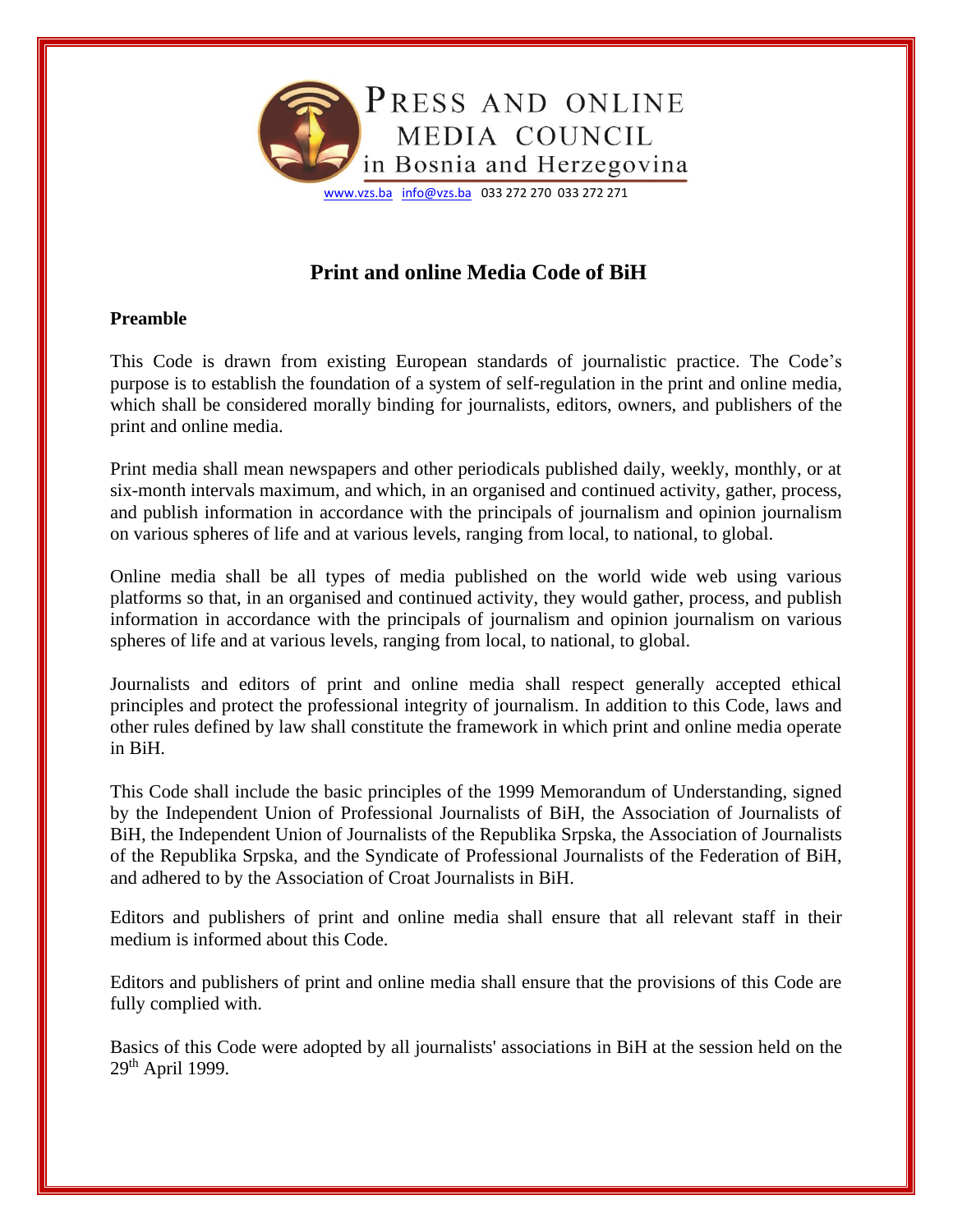The Code was amended in February 2005, August 2006, December 2006, June 2011, and December 2021 by the Press and Online Media Council in Bosnia and Herzegovina, upon consultation with all journalists' associations in BiH.

### **General Provisions**

Journalists, editors, and publishers of print and online media in BiH shall have an obligation to the public to maintain high ethical standards at any time and under any circumstances.

Journalists, editors, and publishers of print and online media shall have the duty to respect the citizens' need for useful, timely, and relevant information and to defend the principles of freedom of information and the right to fair comments and the right to free criticism of social phenomena and processes supported by arguments.

Journalists, editors, and publishers shall abide by the commonly accepted social standards of decency and respect for ethnic, cultural, and religious diversity of BiH.

Journalists, editors, and publishers shall abide by standards of human rights defined by international and BiH acts on human rights.

Journalists, editors, and publishers shall raise awareness of gender equality and respect for individuality as an integral part of human rights. Journalists, editors, and publishers shall uphold the right to information serving the public interest.

### **Article 1 - Working in Public Interest**

The public interest, for the purposes of this Code, shall be a procedure and/or information intended to help an individual in forming personal opinions and making decisions, and to the public in forming public opinion.

Work in public interest shall also include the efforts of the print and online media in detecting criminal offences and/or misdemeanour, as well as prevention of misleading individuals and public.

Journalists shall have the right and duty to report on any facts of public interest. When reporting on facts of public interest, journalists shall take care of protecting the privacy, personal and business data of the natural and legal persons on which they are reporting, with public interest always taking precedence over the protection of privacy, particularly that of politicians and public officials.

Journalists shall be given timely access to information from official sources pertaining to the operations of public institutions and persons, without discrimination, that is, without privileged treatment of certain media outlets or journalists.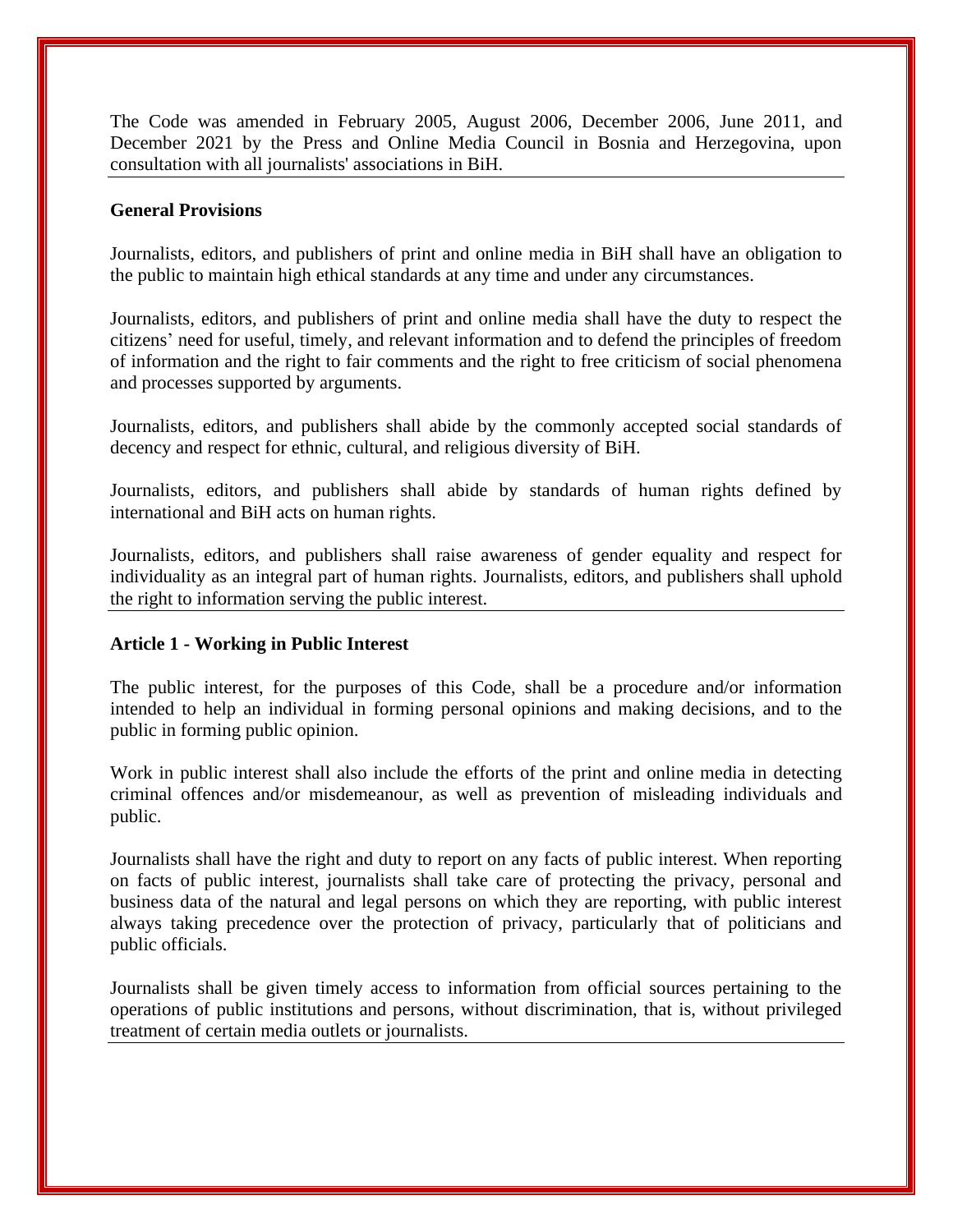# **Article 2 - Editorial Responsibility**

The most important responsibility of journalists and editors shall be to make sure their work is focused on respect for truth and the right of the public to know the truth.

Editors and journalists shall at all times perform their work in the spirit of fairness, honesty, and civility when gathering information, reporting and presenting opinions, respecting the effective laws and this Code.

Publishing untruths, plagiarism, falsification, deliberate concealing of facts shall be the gravest moral offences of journalistic profession.

Gravest moral offences of journalistic profession shall also include accepting gift and privileges that would have an effect on the work of journalists and editors.

Editor and publisher shall be accountable for the overall content of a print of online medium, and consequently, for the user comments in the online communication space. Editor in an online medium shall have the duty to remove those user comments representing hate speech, incitement to violence, inflammatory speech, intolerance, insulting, threats, and any other form of inappropriate and socially unacceptable communication.

# **Article 3 - Use of Information Technology**

Publishers, editors and journalists of print and online media shall be obliged to use information technologies, platforms, social networks and various tools in good faith, for true, accurate, objective, verifiable, and timely informing of the public, for the common good, civilisation values, humanism, and ethical norms of this Code.

Use of information technologies, platforms, social networks, and tools to spread hate speech, untruths and misinformation, to harangue, stigmatise, and discredit based on race, gender, age, language, nationality, ethnic and religious affiliation, opinions and political beliefs, social background, social status, sexual orientation, or in any other way, shall not be acceptable.

# **Article 4 - Hate Speech and Inflammatory Speech**

Journalists, editors, and publishers shall at all times be aware of the danger that arises when media, through hate speech, encourage discrimination and intolerance.

Mindful of this danger, journalists shall do their utmost not to inflame and/or instigate hatred and/or inequality based on ethnicity, nationality, race, religion, gender, sexual orientation, physical disability, or mental state.

When reporting on events having elements of hate based on ethnicity, nationality, race, religion, gender, sexual orientation, physical disability, or mental state, journalists and editors shall particularly make sure not to contribute to spreading hatred.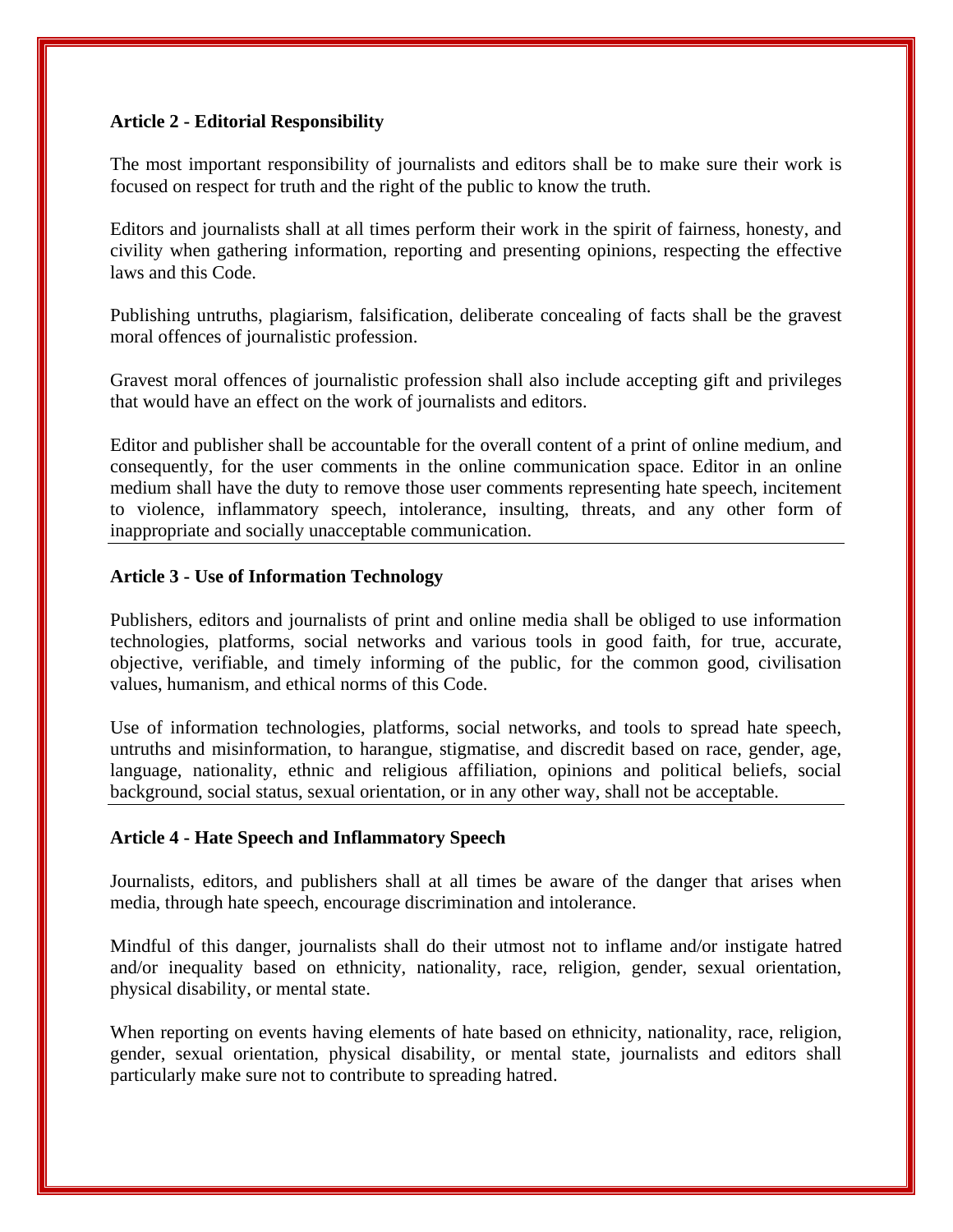Journalists shall under no circumstances incite to criminal offences or violence.

## **Article 5 - Discrimination**

Journalists must avoid prejudiced or insulting references to a person's ethnic group, nationality, race, religion, gender, sexual orientation, physical disability, or mental state.

References to a person's ethnic group, nationality, race, religion, gender, sexual orientation, physical disability, or mental state may be made only when directly relevant for the case being reported about, and when in public interest.

# **Article 6 - Gender Equality and Respect for Individuality**

Journalists and editors shall at all times avoid direct or indirect comments in media content that might place individuals in an unequal position or discriminate against them based on sex, gender, sexual identity, gender identity, gender expression, and/or sexual orientation.

# **Article 7 - Accuracy, Fair Reporting and Right to Reply**

Journalists and editors shall not publish inaccurate or misleading content.

Journalists and editors shall not conceal and/or withhold any essential information the disclosure of which might substantially affect the interpretation of a published report and understanding by the readership.

Journalists and editors shall have the professional obligation to promptly correct any published information found to be inaccurate.

Journalists and editors shall report only on the basis of facts whose accuracy and truthfulness they have established by making a legitimate effort to contact more than one source. Journalists and editors shall have the right to publish an article without the view or opinion of the other party if they have not received an answer to their inquiry within a reasonable time, especially in cases where the inquiry has been addressed to official institutions.

In reporting and commenting a controversy, journalists shall make a legitimate effort to hear and present all sides in a dispute. If one side in a controversy refuses to make a declaration, journalists may justifiably note this refusal in their reporting.

Editors and journalists in print and online media shall be obliged to check all the facts, the credibility of the source of information, and the credibility of the media from which they take over and carry information before publishing the content.

Editors and journalists shall be obliged to convey the views of all participants in an event, that is, all stakeholders, and if necessary, the opinions of experts who are not involved in the event, have no direct interest or are not related to the participants in the event.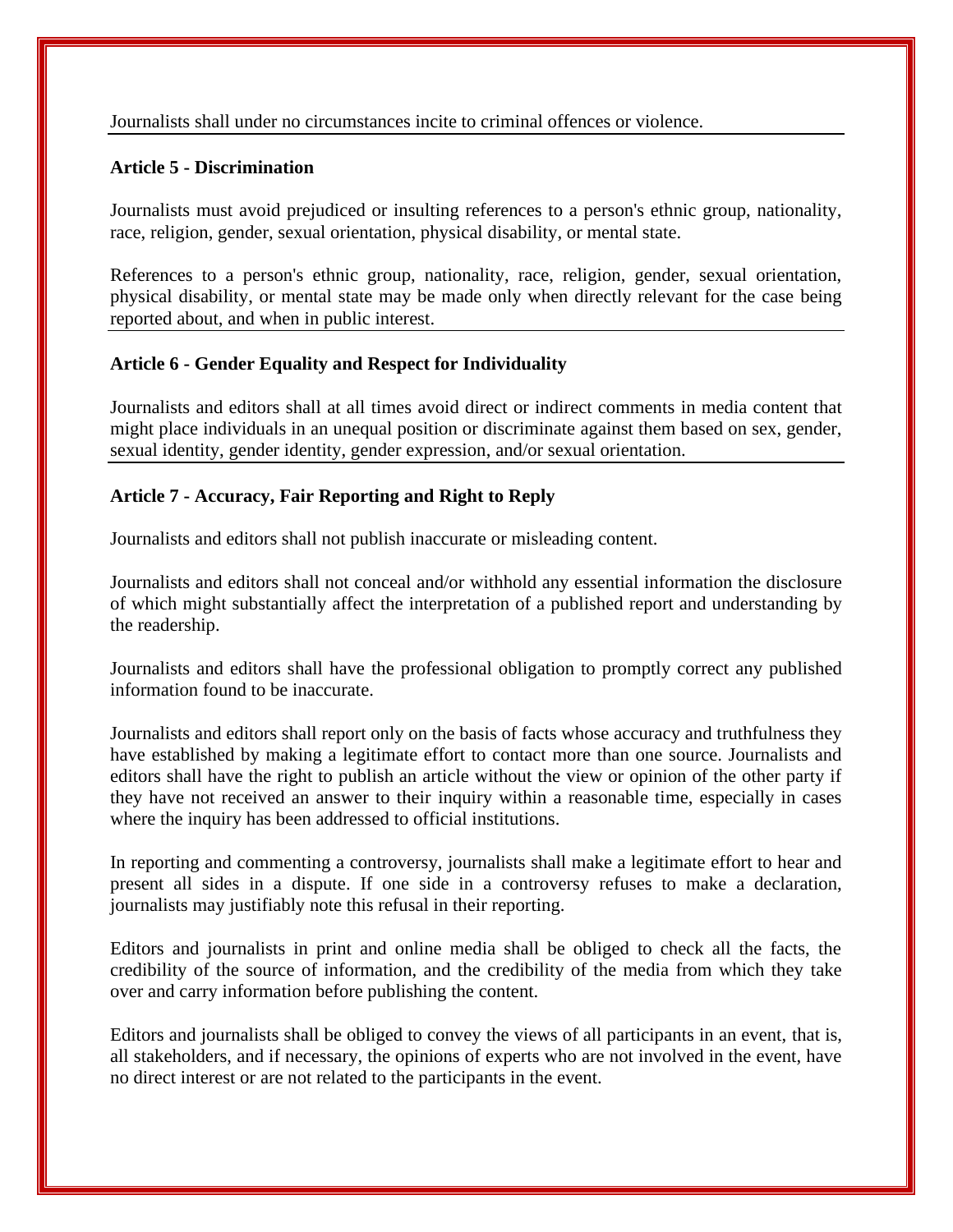# **Article 8 - Misinformation**

Editors and journalists in print and online media must be aware of the harmfulness of publishing and carrying misinformation, as it is a gross violation of the basic rules of the journalistic profession.

Carrying misinformation from another medium or source shall not relieve the editors of the media that carries it of responsibility.

Also, editors and journalists in print and online media must be aware that publishing and carrying misinformation has an impact on the loss of credibility of the medium that publishes or carries such content.

### **Article 9 - Separating Commentary and Fact**

Journalists and editors, while free to express their own views, must distinguish clearly between a commentary and facts.

Metaphor, irony and satire shall be legitimate forms of journalists' expression.

Commentaries and columns shall be an authored form of expression and as such shall be signed.

### **Article 10 - Publishing Denial**

The print and online media shall be obliged to publish denials if the following conditions were met: if the information contained in the published content is untrue, incomplete or incorrectly carried; if the editor has assessed that the denial shall contribute to the accuracy and impartiality of the reporting; if the denial indicates that content is not based on facts. Journalists and editors shall not be obliged to publish a denial if it does not refute the allegations in the text to which the denial refers in terms of facts.

The length of the denial shall not be longer than the length of the original text.

### **Article 11 - Incompatibility of Journalistic Profession**

Journalists and editors must not engage in activities that might jeopardize their independence, objectivity, freedom of critical thinking, and freedom of speech.

Working in political parties, state bodies and institutions, in marketing, lobbying and PR agencies shall be incompatible with the journalistic profession.

Working for intelligence and other security services shall be incompatible with the journalistic profession.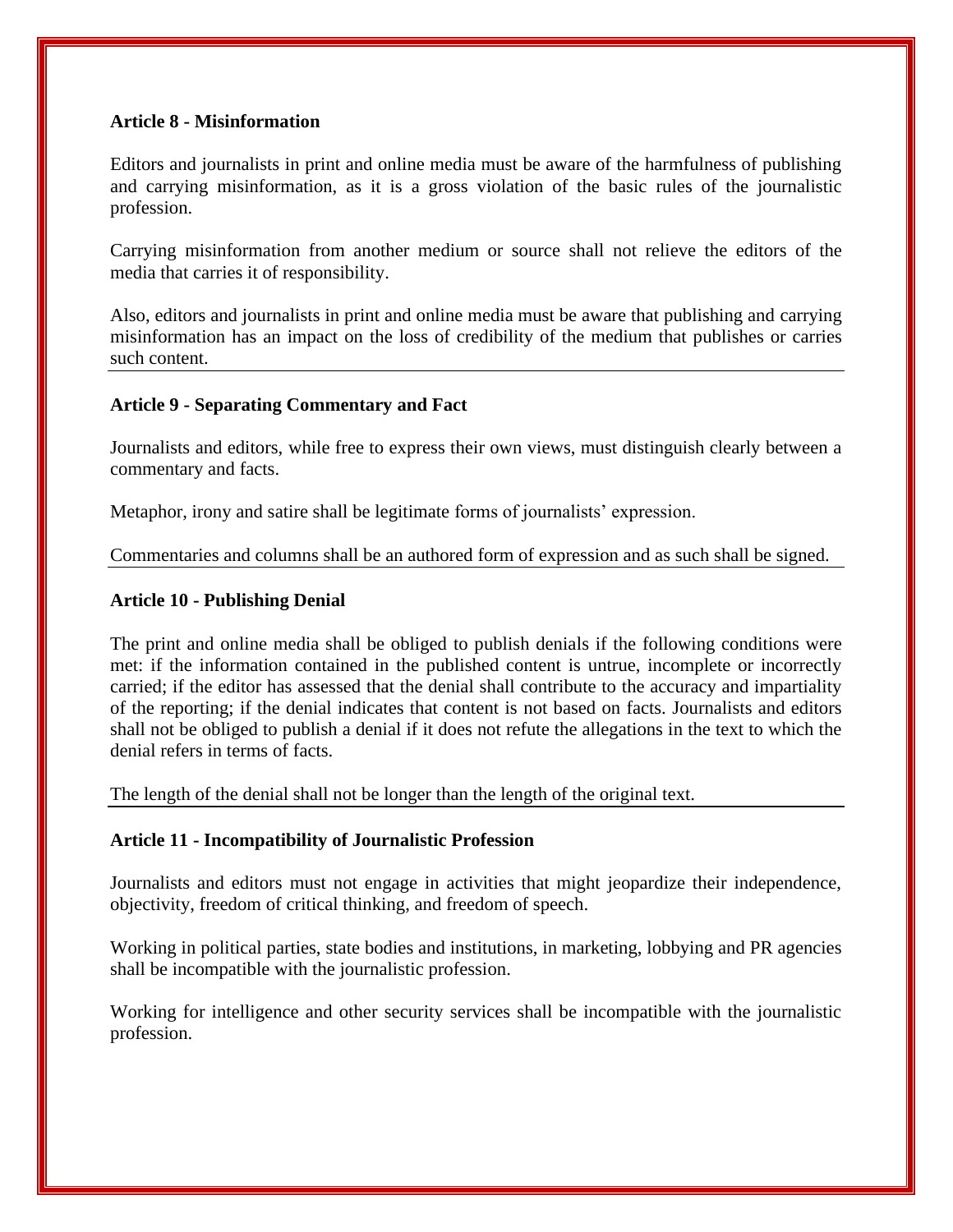## **Article 12 - Conscientious Objection**

Journalists must not be forced to write texts and express opinions that are contrary to their conscience.

Journalists shall not be allowed to report on topics, proceedings, and events in which they have a direct or indirect interest.

A journalist shall have the right and obligation to refuse a task the performance of which would be contrary to the standards of the profession and the provisions of this Code.

Journalists and editors shall be advised to, if during reporting on specific persons and institutions they assess they might find themselves in conflict of interest, give the journalistic and editorial assignment to colleagues who will not compromise the reputation of the journalistic profession due to personal and business ties in the specific case.

# **Article 13 - Accepting Gift and Privilege**

Journalists must not seek or accept gifts or any material benefits, nor use privileges that might affect their objectivity in work.

### **Article 14 - Ethical Obtaining of Information**

Journalists and editors shall use justified means to obtain information and material used to create media content.

Journalists shall not obtain information for media content through intimidation, harassment, or blackmail.

Incorrect presentation of someone's identity or intention, and use of machinations to obtain information shall be unethical, save in exceptional circumstances, when the publication of thus obtained information would clearly serve the public interest.

### **Article 15 - Respecting Privacy**

Journalists and editors shall avoid intrusion into and individual's private life, unless such intrusion is in the public interest.

Journalists and editors must take care of the difference between the public interest and public curiosity. Public curiosity must not be the reason for publishing media content that violates someone's privacy.

Topics involving personal tragedy shall be treated with consideration, and the affected individuals shall be approached discreetly and with sympathy.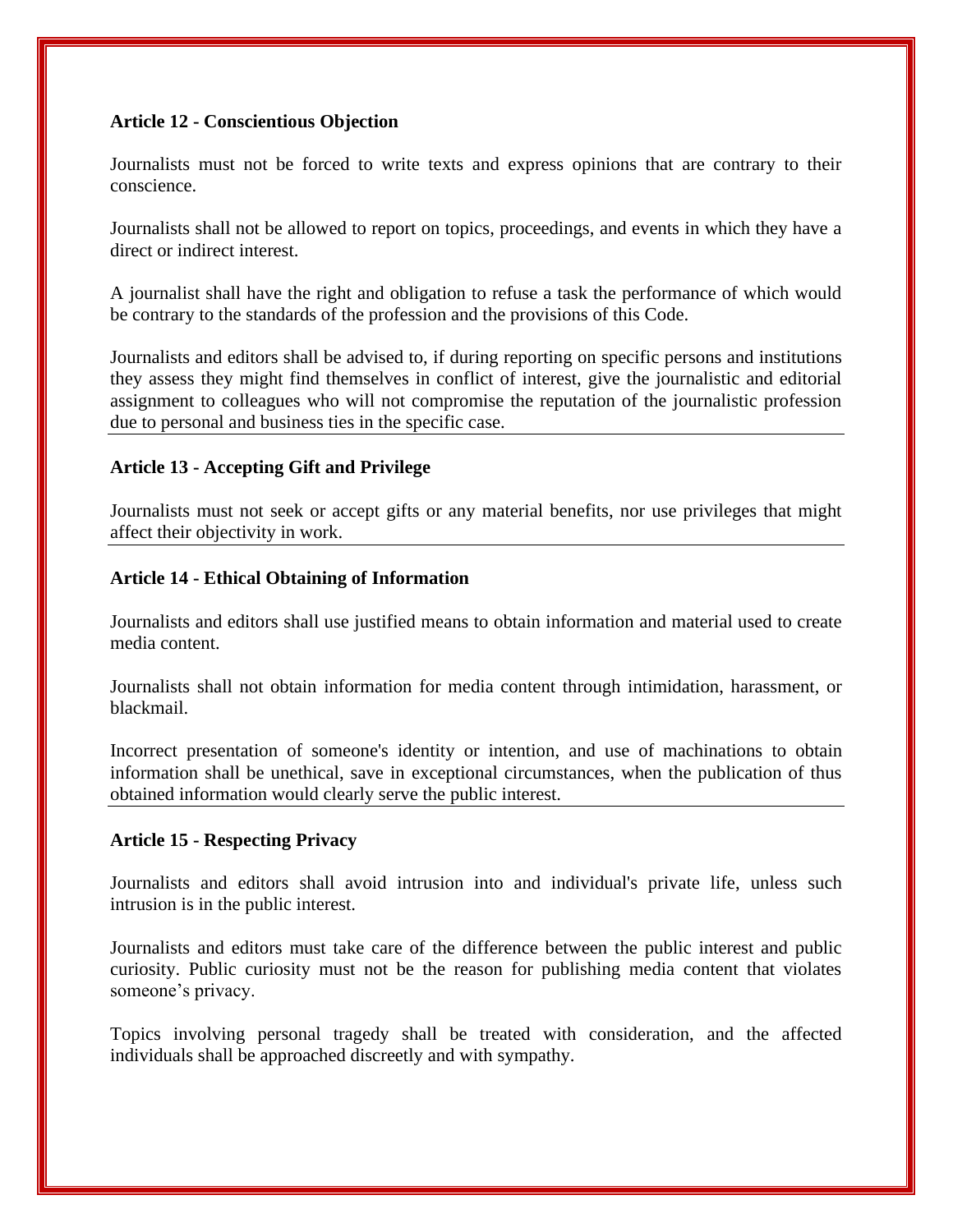Special care, consideration, and responsibility shall be required when reporting on suicides, accidents, personal tragedies, illnesses, deaths, and violence. Journalists and editors shall avoid publishing the full identities of victims and disturbing content, except when in the overriding public interest.

#### **Article 16 - Presumption of Innocence**

Journalists and editors shall have an obligation to respect the presumption of innocence and not make premature judgment about the guilt of an accused person, before a court judgement confirms it.

In the event that a person who has been a suspect or accused is acquitted in a criminal proceeding, journalists and editors shall be obliged to publish such information at the person's request if they have reported on the criminal proceedings against that person.

Journalists and editors of online media shall not be obliged to remove previous coverage in which they reported on criminal proceedings, because reporting on criminal proceedings is always in the public interest.

### **Article 17 - Victim and/or Witness Protection**

Journalists and editors shall exercise special caution with victims and/or witnesses when reporting on investigations and court proceedings in cases of war crimes, sexual offenses, peer violence, and domestic violence, and in particular must not reveal their identities.

Journalists and editors must be careful not to reveal the identities of victims and/or witnesses in such cases in any way, including disclosing the identities of suspects or the accused, if disclosing their full name, occupation, or position held would disclose the identity of the victim. Exceptionally, in such cases, the identity of the suspect or the accused may be revealed if it is necessary for the complete, fair, and accurate reporting about the court proceedings and if it shall not cause misinterpretation of the truth or the course of the court proceedings.

#### **Article 18 - Protection of Children and Minors**

When dealing with children and minors, journalists and editors shall be obliged to exercise extreme consideration, respecting good common practice and the Convention on the Rights of the Child, with the child's best interest in mind.

Journalists and editors shall be obliged to protect the child's identity in proceedings from which public has been excluded.

Journalists and editors shall not directly identify children under the age of 18 in cases when the children are involved in criminal proceedings as victims, witnesses, or the accused.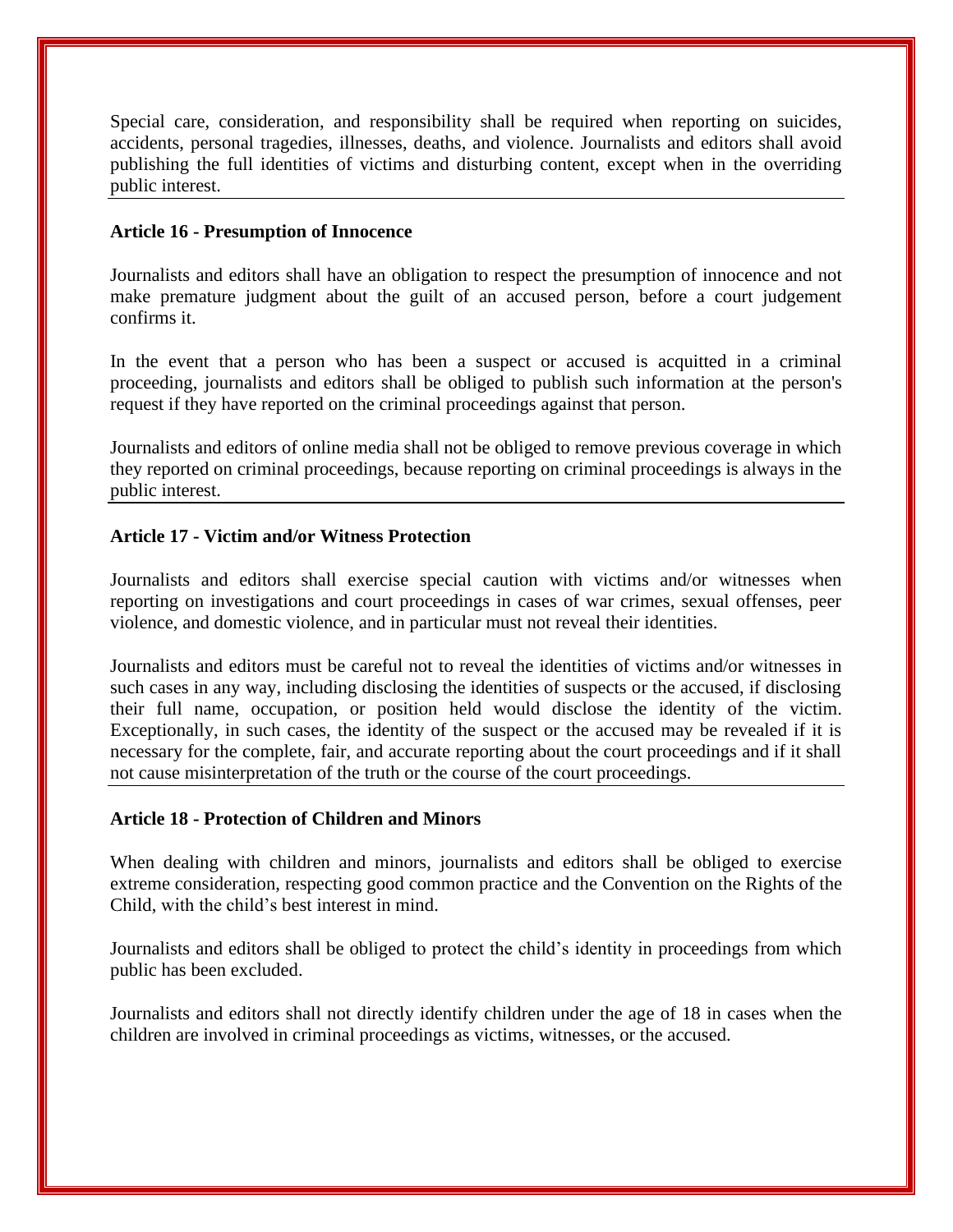## **Article 19 - Advertising and Sponsorship**

Advertising content of companies, political parties and other entities, as well as sponsored content, must be separated from media content or marked as advertising content.

Covert advertising, as well as presenting commissioned or paid texts as original journalistic pieces shall be unethical.

Sponsored material shall clearly indicate the source of sponsorship.

### **Articles 20 - Confidentiality of Sources**

Journalists shall have an obligation to protect the identity of those who provide information in confidence, regardless of whether they explicitly requested confidentiality or not.

Journalists shall avoid publishing information from anonymous sources, whose relevance the public cannot judge, unless reporting on topics of public interest when referring to open and identified sources of information is not possible.

### **Article 21 - Copyright**

Journalists may use reasonable summaries of the original with limited quotations, material from other publications or holders of copyright, without express permission to do so, with mandatory crediting and/or reference to the source.

Substantial use or reproduction of entire material protected by copyright shall requires express permission from the copyright holder unless such permission has been specified in the material itself.

When carrying content from other media, editors and journalists must take care not to significantly change the meaning of text carried from other media through editorial interventions, cutting and/or layout of the text.

When carrying photos and videos from other media, editors and journalists shall be required to sign the authors and state the name of the media from which the photos and videos were carried, unless permission to carry has been specified in the material itself.

### **Article 22 - Transparency of print and online media**

Print and online media shall, in an appropriate place state the name, address, telephone number and e-mail address, and contact details of the responsible publisher and editor to whom complaints and objections to the writing of print and online media may be addressed.